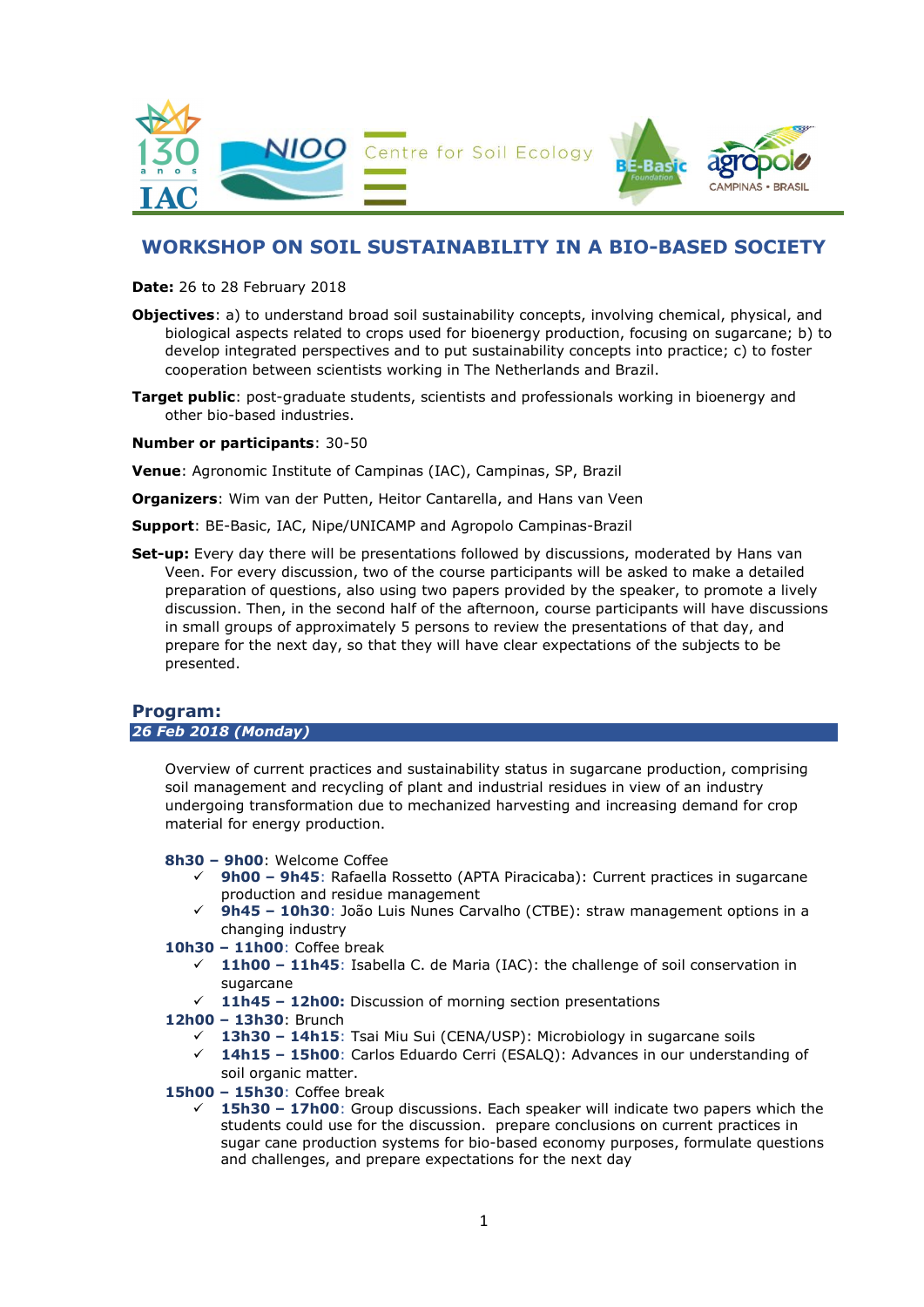## 27 Feb 2018 (Tuesday)

Overview of basic science and concepts in soil ecology that relate to the various management issues of biomass production for a bio-based economy: soil biodiversity, soil ecosystem functions and promoting ecosystem multifunctionality.

- $\checkmark$  9h00 9h45: Mirjam Pulleman (Wageningen University): Linking soil biodiversity to soil physics and chemistry.
- 9h45 10h30: Newton La Scala Jr. (UNESP, FCAV): How sugarcane practices affect soil organic matter
- 10h30 11h00: Coffee break
	- 11h00 11h45: Eiko Kuramae (NIOO): Advances in linking soil-borne microbiome to sustainability
	- $\checkmark$  11h45 12h00: Discussion of morning section presentations
- 12h00 13h30: Brunch
	- 13h30 14h45: Arjen Biere (NIOO): Plant-microbe interactions: back to the roots and further
	- $\checkmark$  14h45 15h00: Paul Bodelier (NIOO): Greenhouse gas production by bio-based production systems
- 15h00 15h30: Coffee break
	- 15h30 17h00: Group discussions: prepare conclusions on how to apply novel scientific concepts and prepare discussions for the next day

#### 28 Feb 2018 (Wednesday)

In the final day, we will explore the practical and ecological concepts from a broad and integrated perspective to evaluate how sustainability concepts may guide us towards sustainable soil management while developing a more bio-based economy

- 9h00 9h45: Heitor Cantarella (IAC): Sugar cane production: The challenge of integrating soils and sustainability (including crop rotation and use of straw for 2nd generation bioethanol)
- 9h45 10h30: Wim van der Putten (NIOO): Enhancing sustainability of land management by learning from nature

#### 10h30 – 11h00:Coffee break

- $\checkmark$  11h00 11h45: Luís C. Schiesari (USP, Environmental management): Biodiversity and ecological impacts in sugarcane.
- $\checkmark$  11h45 12h00: Discussion of morning section presentations
- 12h00 13h30: Brunch
	- 13h30 14h15: Patricia Osseweijer (TU-Delft): Combining industrial, ecological, and socio-economic research approaches to develop sustainable systems for producing biofuel for aviation: results from the BE-Basic Horizontal Integration Project
	- 14h15 15h00: Manoel Regis L. M. Leal (CTBE, Brazil): Overview of important sustainability questions regarding bioenergy production. How soil sustainability issues fit the overall picture and can be transformed into practical actions.
- 15h00 15h30: Coffee break
	- 15h30 17h00: Group discussion on conclusions about novel perspectives for sustainability. Closing of the workshop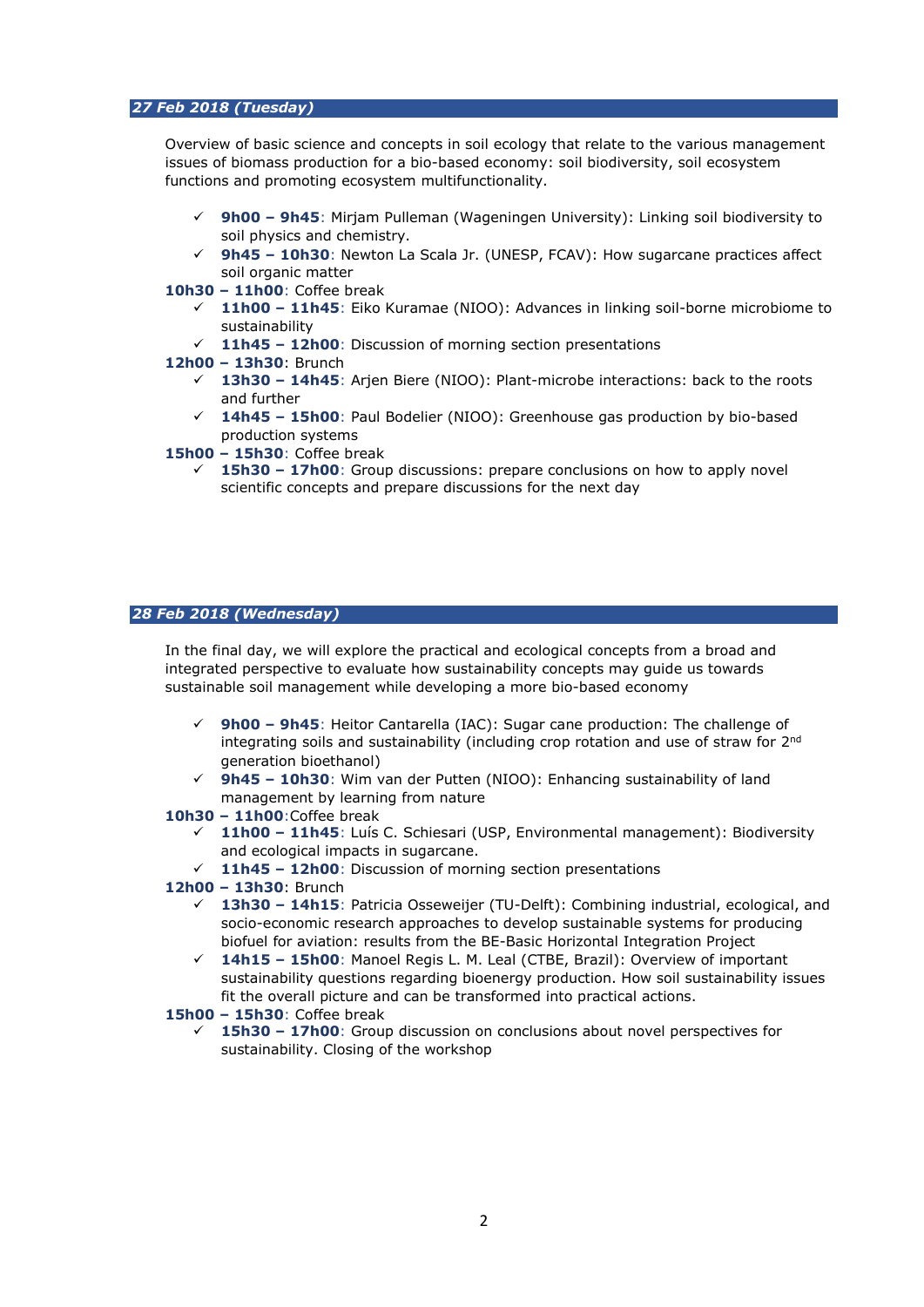

# **WORKSHOP ON SOIL SUSTAINABILITY IN A BIO-BASED SOCIETY**

# **Speakers and Panelists**



**Wim van der Putten**  NIOO, Wageningen, The **Netherlands** 

Wim van der Putten graduated at Wageningen University in 1984 with a degree in ecology and then moved to the Institute for Ecological Research at Oostvoorne, The Netherlands. In 1989 he gained his PhD and Wageningen University and currently, he is head of the Terrestrial Ecology at the Netherlands Institute of Ecology (NIOO) and extraordinary professor in Functional Biodiversity at Wageningen University. Wim's main interest is in aboveground-belowground multitrophic interactions, plant-soil feedback, succession, (soil) biodiversity, invasions, and climate change-induced range shifts. In 2004, he was awarded a VICI grant in order to study consequences of rapid range shifts due to current climate warming and in 2012 an ERC Advanced grant on community re-assembly under climate warming. In 2015 he was elected member of the Royal Netherlands Academy of Arts and Sciences. Wim has co-authored an overview report on soil biodiversity for the **EC DGXI**, and is co-editor of both the European and Global Atlases of Soil Biodiversity. He co-founded the Wageningen Centre for Soil Ecology and the Global Soil Biodiversity Initiative (https://globalsoilbiodiversity.org/)



**Heitor Cantarella**  Soils and Environmental Resources Center, IAC, Campinas, Brazil

Heitor Cantarella is a Soil Scientist with a Ph.D. degree in Soil Fertility from Iowa State University, USA. He is head of the Soils and Environmental Research Center at Agronomic Institute of Campinas, part of the coordinating group of FAPESP's Bioenergy Program (BIOEN), and coordinator of the Nutrients for Life Initiative in Brazil. He is co-editor of the Fertilizer and Liming Recommendation Guidelines of the State of São Paulo and has published more than 130 journal articles. His present research projects involve studies on crops for renewable energy production, fertilizer use efficiency, sugarcane nutrition, and environmental impacts and greenhouse gases emissions from fertilizers and residues. Among recent professional recognitions are the Heroes of the Brazilian Green Revolution (2015), IPNI Award on Plant Nutrition (2016) and IFA's Norman Borlaug Award (2017).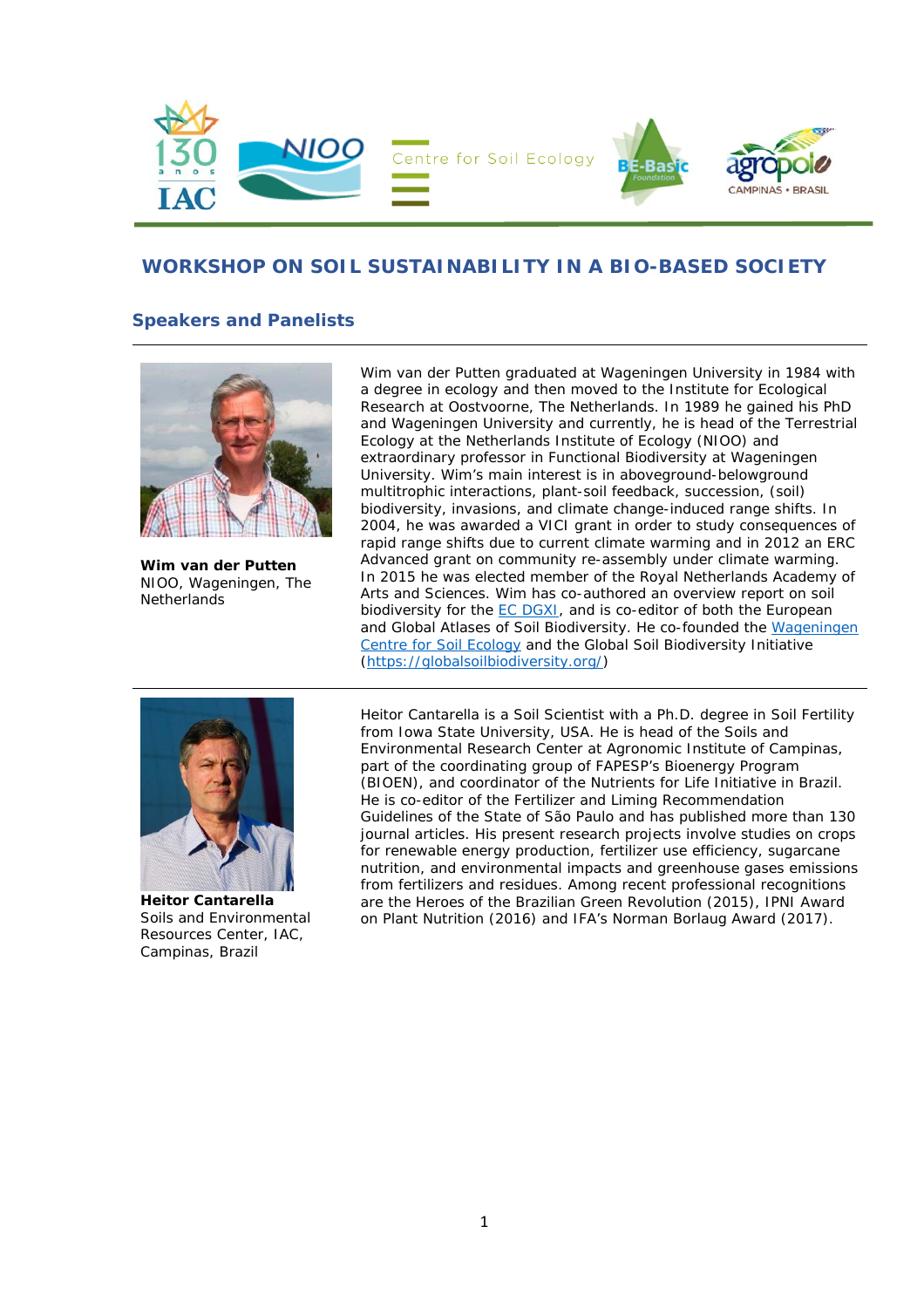

**Arjen Biere** NIOO, Wageningen, The **Netherlands** 

Graduated from the University of Groningen, The Netherlands, with an MSc in Microbiology and PhD at the same University in 1991 in Evolutionary Ecology. During a one-year post-doc period at Duke University (NC, USA) he studied aspects of the maintenance of disease-resistance polymorphisms using both theoretical models and field experiments. He then moved to the Institute for Ecological Research in Heteren, The Netherlands, as researcher and later Head of the Department of Plant Population Biology. In 2005 he moved to the group now named the Department of Terrestrial Ecology at the Netherlands Institute of Ecology (NIOO), headed by Wim van der Putten, as a senior scientist. Arjen's main interest is in the ecology and evolution of plant-microbe and plant-insect interactions, the evolutionary ecology of plant defense and induced resistance, maintenance of plant mutualisms with mycorrhizae and pollinators, and ecological and evolutionary consequences of altered biotic interactions during plant invasions. In 2011 he organized an ESF exploratory workshop to bring together researchers working on plantmicrobe-insect interactions from the molecular to the ecosystem level and in 2015 he became coordinator of a European network (COST Action FA1405) on using three-way interactions between microbes, insects and plants to enhance crop protection and production



**Carlos Eduardo Cerri**  ESALQ/USP, Piracicaba, Brazil

Carlos Eduardo is an associate professor at the Soil Science Department at the University of Sao Paulo, where he teaches three courses for undergraduate students and four disciplines for master and PhD students. His main lines of research are related to soil organic matter dynamics in tropical regions, mathematical modeling applied to soil science, soil properties spatial variability and global climate change. He published more than 140 scientific articles, 1 book and 35 book chapters. Finally, the academic is member of the Sociedade Brasileira de Ciência do Solo, International Humic Substances Society, Soil Science Society of America, American Society of Agronomy and Crop Science Society of America. He is also an affiliate member of the Brazilian Academy of Sciences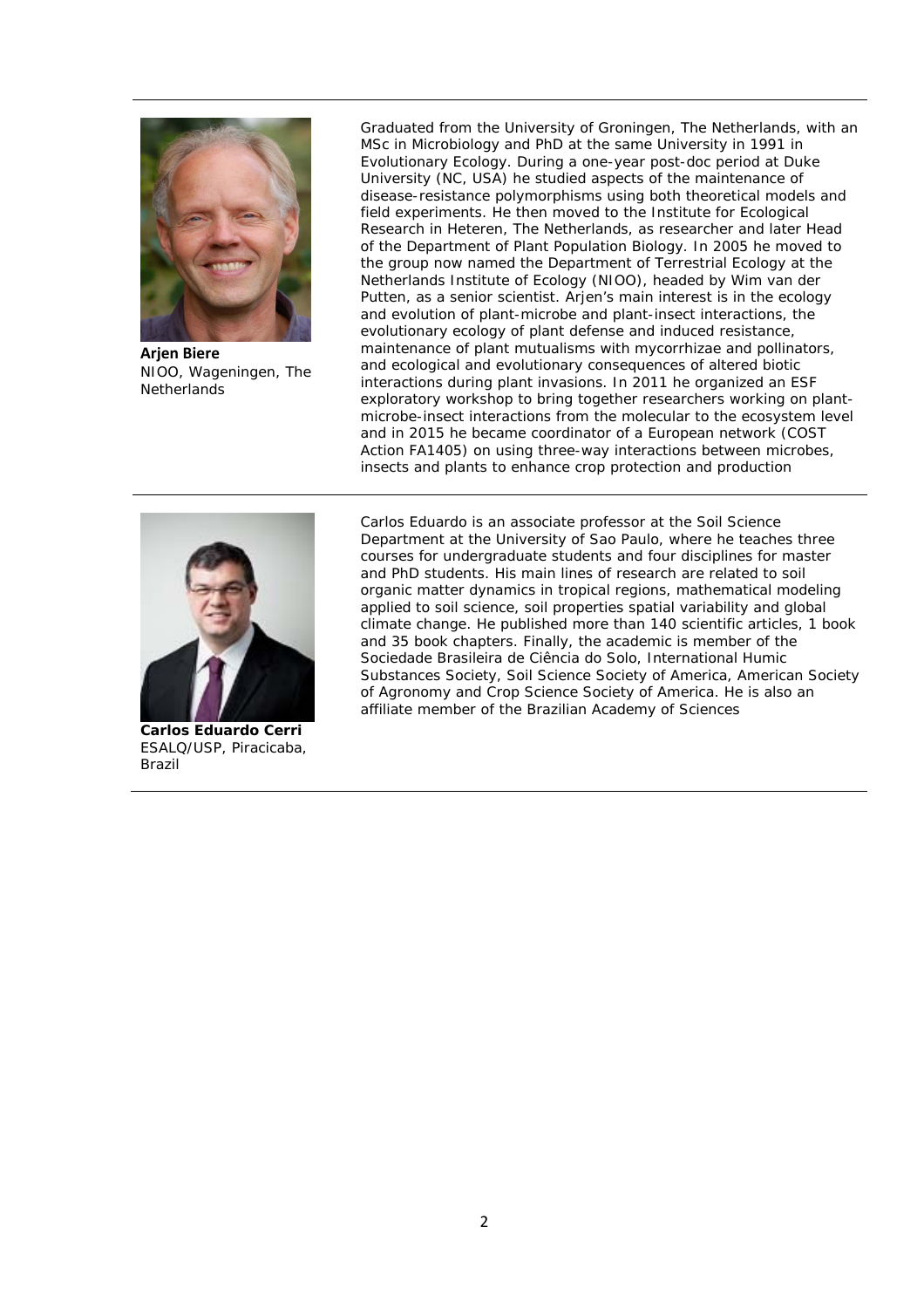

**Eiko Kuramae**  NIOO, Wageningen, The **Netherlands** 

PhD from the State University of São Paulo (UNESP, Brazil) in 1996 in Biological Science, area Genetics, and MS from Vrije Universiteit of Brussels (VUB) in Molecular Biology. Yong Scientist for Emergent Centers–FAPESP, first to receive the prestigious "FAPESP-Young Scientist" grant to build her own scientific group and molecular lab on Molecular Plant Pathology and Genomics (FCA-UNESP). She received awards: Young Geneticist Award by the Brazilian Genetics Society (1996), Scientific and Technological Honor Award from the Brazilian president of republic Fernando Henrique Cardoso - *Xylella fastidiosa* Genome (2000), Honor Award from the University of Sao Paulo State (UNESP, Brazil) as coordinator of sequencing laboratory BF and annotation of *Xylella fastidiosa* Genome Project (2000), Award Summa Phytopathologica (2005. Since 2007, she is at Netherlands Institute of Ecology (NIOO-KNAW) leading national and international projects on Microbial Ecology – Soil Microbiome. She leads projects in bilateral programs with Brazil (NWO-Fapesp, NWO-CNPq, BeBasic-Fapesp, CAPES/Nuffic, China (Chinese Academy of Science) and Africa. She is CAPES-Special Visiting Professor at University of Maranhao State (UEMA) and at Catholic University of Brasilia (UCB) and, FAPESP-Special Visiting Researcher at Agronomic Institute of Campinas (IAC). Three of her shared PhDs with Brazilian professors have received awards: Award CAPES best PhD thesis in Agro Science 2013, Honor Award CAPES PhD thesis in Agro Science 2015, and International Plant Nutrition Institute (IPNI) Award 2015. Her vision on research is that unravelling microbial interactions at the level of communities, both taxonomically and functionally, will help to understand the functioning of the ecosystem among which the soil environment. Her major research topics are Effects of Changes in Land Use and Global Climate, Microbial Diversity Loss and Bioinformatics.



**Isabella C. de Maria**  Soils and Environ. Resources Center, Campinas, IAC, Brazil

Isabella De Maria is an Agronomist and Soil Scientist with a Ph.D. degree in Soils and Plant Nutrition from ESALQ/USP. She is a researcher at the Soils and Environmental Research Center and professor at the Graduate Program in Tropical and Subtropical Agriculture at Agronomic Institute of Campinas (IAC). She is editor and reviewer of scientific journals. and technical advisor of several funding agencies. She has experience in Agronomy, focusing on soil management and conservation, acting on the following subjects: soil erosion, soil conservation and erosion control, no-tillage, conservation agriculture, soil quality, and soil physics.



João Luís Nunes Carvalho is a Soil Scientist with a Ph.D. degree in Soil Science from University of São Paulo (ESALQ/USP). He is researcher at Brazilian Bioethanol Science and Technology Laboratory (CTBE/CNPEM). His research line involves studies on soil management practices aiming to increase biomass production and mitigate greenhouse gas emissions. Currently he is involved in projects evaluating crop residues management, biomass production, soil quality indicators, and greenhouse gas emissions.

**João Luis Nunes Carvalho**  CTBE, Campinas, Brazil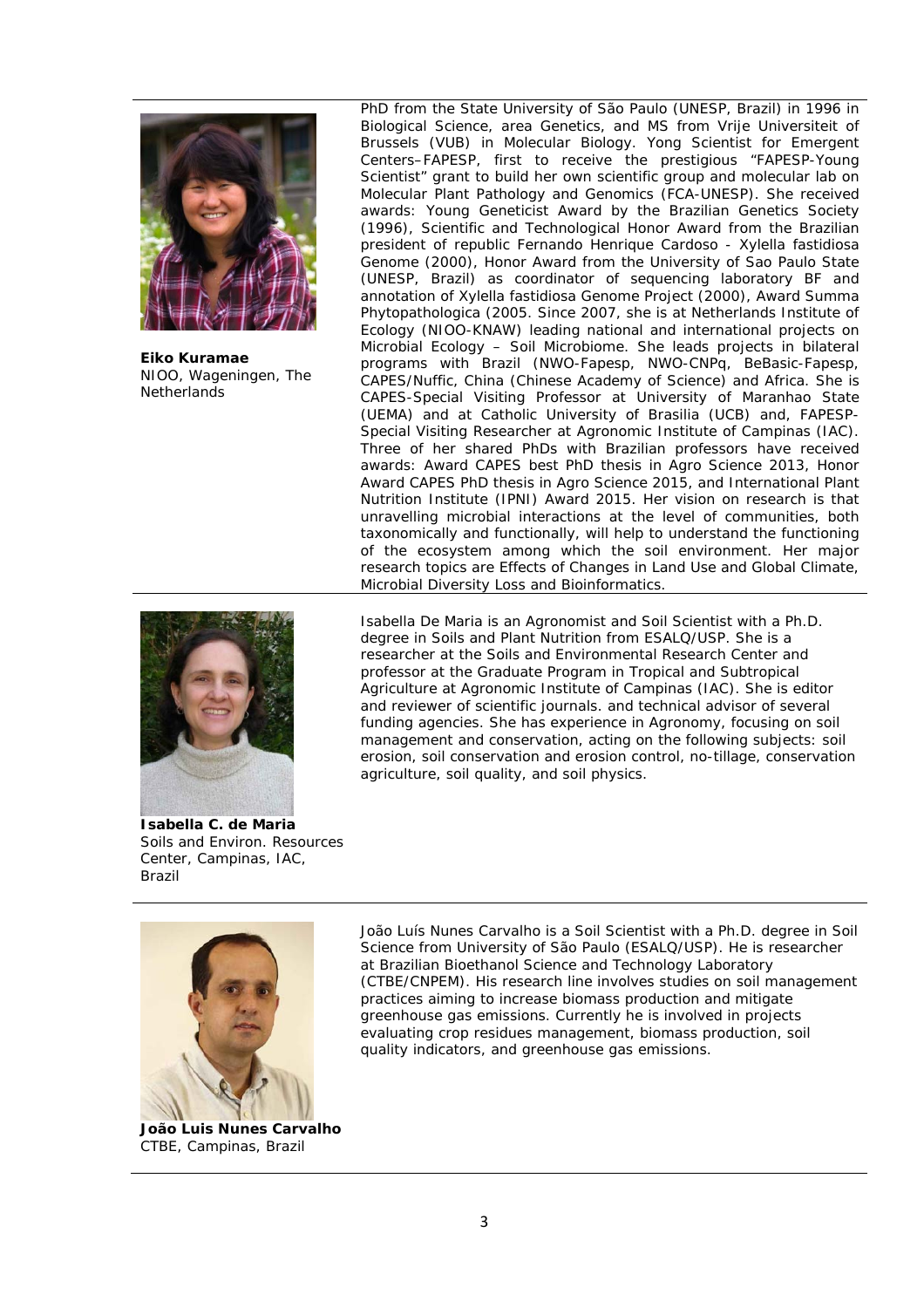

**Luís César Schiesari**  School of Arts, Science and Humanities, USP, São Paulo, Brazil

Master in Zoology (University of São Paulo, 1996) and Ecology (University of Michigan, USA, 2000), PhD in Ecology and Evolutionary Biology (University of Michigan, USA, 2004); Professor of Ecology (University of São Paulo, 2010), with postdoctoral degree in Ecotoxicology (University of Veterinary Medicine, Vienna, Austria, 2004). He is currently Associate Professor of Environmental Management at the University of São Paulo (since 2005) and Advisor of the Postgraduate Program in Ecology at the University of São Paulo (since 2006). His research focuses on theoretical and applied ecology in aquatic systems, at all levels of biological organization (subindividual, individual, population, and community attributes), and combining analysis and reanalysis of published data, field sampling, and experiments in laboratory, mesocosmos and field. Currently conducts research on the organization of communities and metacommunities in aquatic systems, as well as their regulatory mechanisms. Within this framework has been investigating the ecology of modified environments, focusing on agroindustrial systems, and especially regarding the consequences of contamination by pesticides and fertilizers, hydrological alterations, and microclimatic changes. He acts as a referee for several high profile international journals, such as Ecology, Journal of Animal Ecology, Functional Ecology, Journal of Tropical Ecology, Oecology, Conservation Biology and Freshwater Biology, among others, as well as national and international research funding agencies.



**Mirjam Pulleman**  Wageningen University, Wageningen, The **Netherlands** 

Physical Geographer by training with a PhD in Production Ecology and Natural Resource Conservation (specialization in Soils) at Wageningen University in 2002. Her PhD research focused on the relations between soil organic matter dynamics and soil structure in soils under different land use and conventional versus organic management. After obtaining her PhD she worked in a national monitoring program for water quality and subsequently she specialized in the use of micromorphological techniques to study soil processes including the role of soil fauna. In 2004 she moved to Mexico to take a scientist position at CIMMYT, the International Maize and Wheat Improvement Center. She investigated the effects of Conservation Agriculture on soil physical and biological processes and quality indicators, as well as ways to adapt the principles of Conservation Agriculture in different agroecological and social contexts. At the same time she had a postdoc position at Wageningen University where she coordinated a research program on the role of soil biota in affecting nutrient and water use efficiencies in East and West African cropping systems. Her research continued to focus on the relations between agricultural systems, soil management practices, soil biota and soil quality indicators, first in the Netherlands and then in Latin America. Since 2014 Mirjam has a shared position between Wageningen University and The International Center for Tropical Agriculture in Colombia. She is based in Colombia most of the year and working across different countries in South and Central America. Her research is aimed at understanding soil – plant interactions at multiple scales from the plot to the farm and landscape level, and how functional soil ecology contributes to multiple ecosystem functions and services. Her main focus is on tropical smallholder agroecosystems and related challenges. Based on these approaches she aims to contribute to science-based solutions for ecological intensification and land restoration in an agricultural landscape context. Mirjam also teaches academic courses on Agrobiodiversity and Integrated Natural Resource Management at Wageningen University and has supervised numerous MSc and PhD students. She is on the editorial board of Applied Soil Ecology. At CIAT she has the responsibility for three laboratories focusing on Soil Physical, Soil Biological and Soil Chemical Analyses.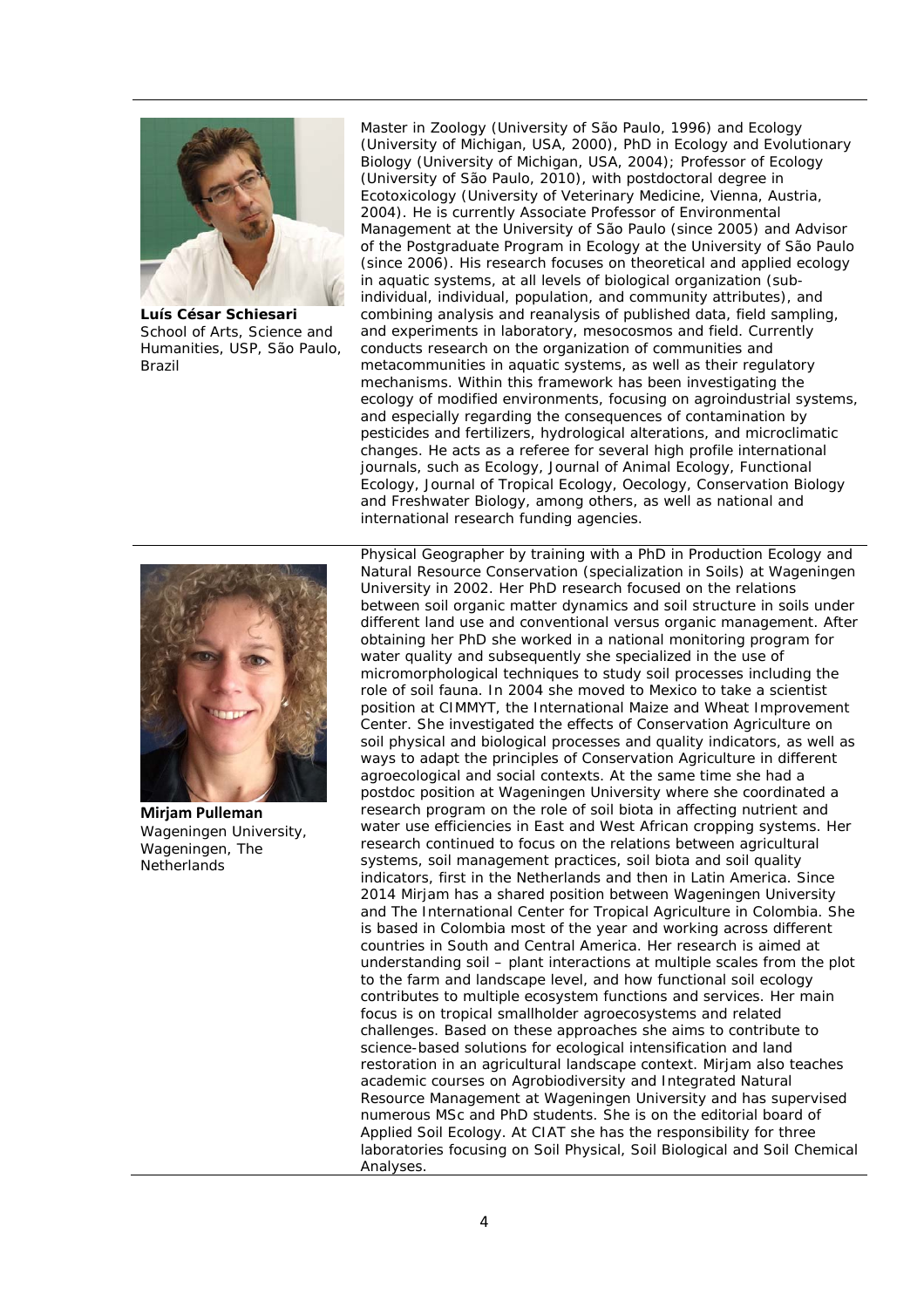

**Newton La Scala Jr.**  FCAV, UNESP, Jaboticabal, Brazil

Full Professor at São Paulo State University (UNESP), at Jaboticabal. Research activities focused on the characterization of soil CO<sub>2</sub> emission and on the greenhouse gas balance in agricultural areas, based on the emission´s inventory. Recently he spent more than 8 years as one of the Coordinators of São Paulo Research Foundation (FAPESP) Global Climate Change Program, which funds projects for advancing knowledge and assist in scientifically orienting decisions and policy related with Global Climate Change. He has served as referee or member of the Editorial Board of several scientific journals.



**Patricia Osseweijer**  TU Delft University, Delft, The Netherlands

Patricia has a PhD in science communication (Free University Amsterdam) and a Master degree in molecular biology (Utrecht University). She is full professor and Leader of the Section Biotechnology and Society in the Department of Biotechnology, at the Faculty of Applied Sciences of the Delft University of Technology. Her drive is to link technological innovation in biobased production with societal challenges to build a sustainable bioeconomy. Research interest focus on integral impact assessment, with a focus on social sustainability, the role of values, trust and responsibility in achieving sustainability, stakeholder and public interaction, public opinion forming, novel designs of public communication and their relevance for policy making and ethics. In 2015 she was awarded the Royal Academy of the Netherlands distinguished Lorentz fellowship for integrating social sciences and technology. Patricia is Ambassador of TU Delft Brazil. Together with her colleague Luuk van der Wielen she led the development of an extensive collaborative program of research and education activities, including a Dual Degree PhD program



**Paul Bodelier**  NIOO, Wageningen, The **Netherlands** 

PhD at the University of Nijmegen in 1997 focusing on nitrogen cycling in the rhizosphere of wetland plants. From 1997-1999 the scope of his work was expanded to methane cycling in rice paddies during a post-doc stay at the Max-Planck Institute for terrestrial Microbiology in Marburg, Germany. The MPI period was followed by a post-doc position at the Centre for Limnology of the Netherlands Institute of ecology in Nieuwersluis, the Netherlands which was continued in 2008 by tenured position at the same Institute. Past and present research topics are reflected in his broad interest and perspective on ecology and interactions between microbes and their biotic and abiotic environment. His work has always spanned multiple levels of biological organization. His main topic is the functional Ecology of microbial communities involved in biogeochemical cycles in terrestrial and aquatic ecosystems, with a strong focus on greenhouse gas emission and methane in particular. For these studies he uses microbiological, biogeochemical, molecular biological, analytical chemical as well as isotopic approaches spanning the organization levels form gene to ecosystems. He coordinated a European project consortium on ecology of methane consuming microbial communities. He is chief editor of Frontiers in Terrestrial Microbiology; Section editor at Plant and Soil, editorial board member at ISME Journal and Applied and Environmental Microbiology), and ad hoc reviewier (30 journals)